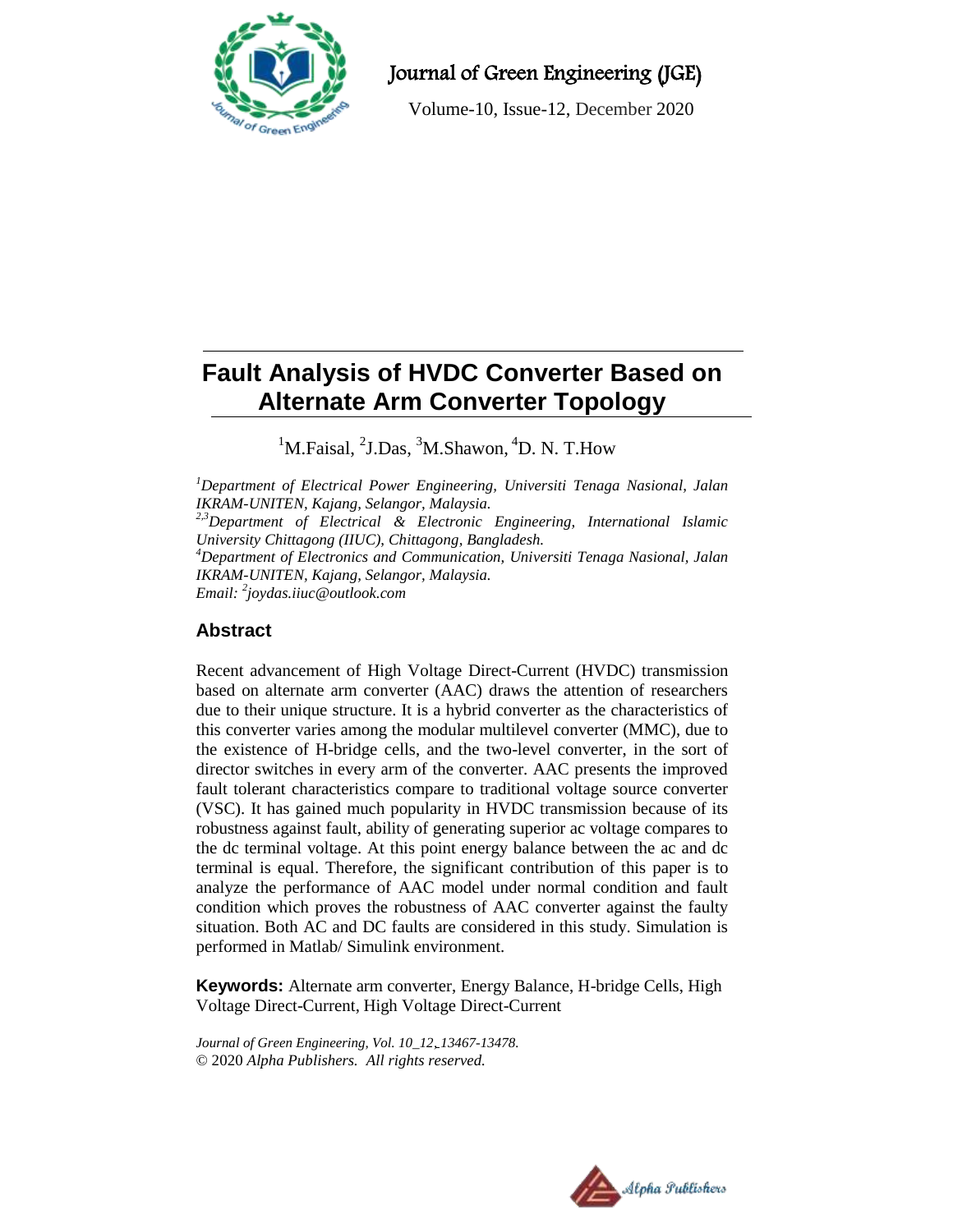## **1 Introduction**

The demand for electric power is increasing very fast in the world, but the energy is often harvested far away from the consumption in order to use energy sources with less environmental impact. This has encouraged the development of power system solutions for large bulk power transmission. High Voltage Direct Current (HVDC) is a technology used for transmission of large amount of electric power, depends the on line commutated converters, but the development of power semiconductors has enabled the use of self-commutated converter technology which has encouraged growth of renewable resources such as offshore wind farms [1].

Since 1990s, a substantial amount of research project has been investigated to improve the performance of converters that will create them further power efficient compare to the existing first generation VSC. Detailed literature of the improvement of AAC converter has been given in [2-4]. Modular Multilevel Converter (MMC) has been investigated for power system with STATCOM application at the end of 20th century and for HVDC network in 2003 [5] and developed more in [6], brought the new topology of VSC. Being a novel system of VSC converter, MMC uses the stack of alike sub-modules (SM) rather than the switching series of the orthodox two or three level VSC. 1st MMC-HVDC research project, named as "Trans Bay Cable Project" proposed in USA, has successfully started their commercial commission in high voltage system. Existing MMC converter requires enough sub-modules to be able to produce entire dc voltage. However, due to the large structure and more semiconductor devices, power loss also more in those converters [7]. AAC converter has modular structure with good voltage control mechanism, acceptable THD with low switching frequency and reduced losses. It has also the ability of DC-fault Blocking and thus improve the performance of the converter [8]. Moreover, Alternate Arm Converter (AAC) can operate under faulted AC-grid conditions [9-11]. Because of the significant advantages of AAC, the main focus of this research is to develop a model to investigate the performance of AAC under normal and faulty conditions. It has been proved that, AAC can perform well against the faulty situation and thus proved its importance to apply in HVDC applications.

Rest of the paper is organized as follows. Section 2 and 3 describes the details of AAC topology. Section 4 illustrates the case study with simulation result of AC and DC faults. Finally, the paper is ended with conclusion in section 5.

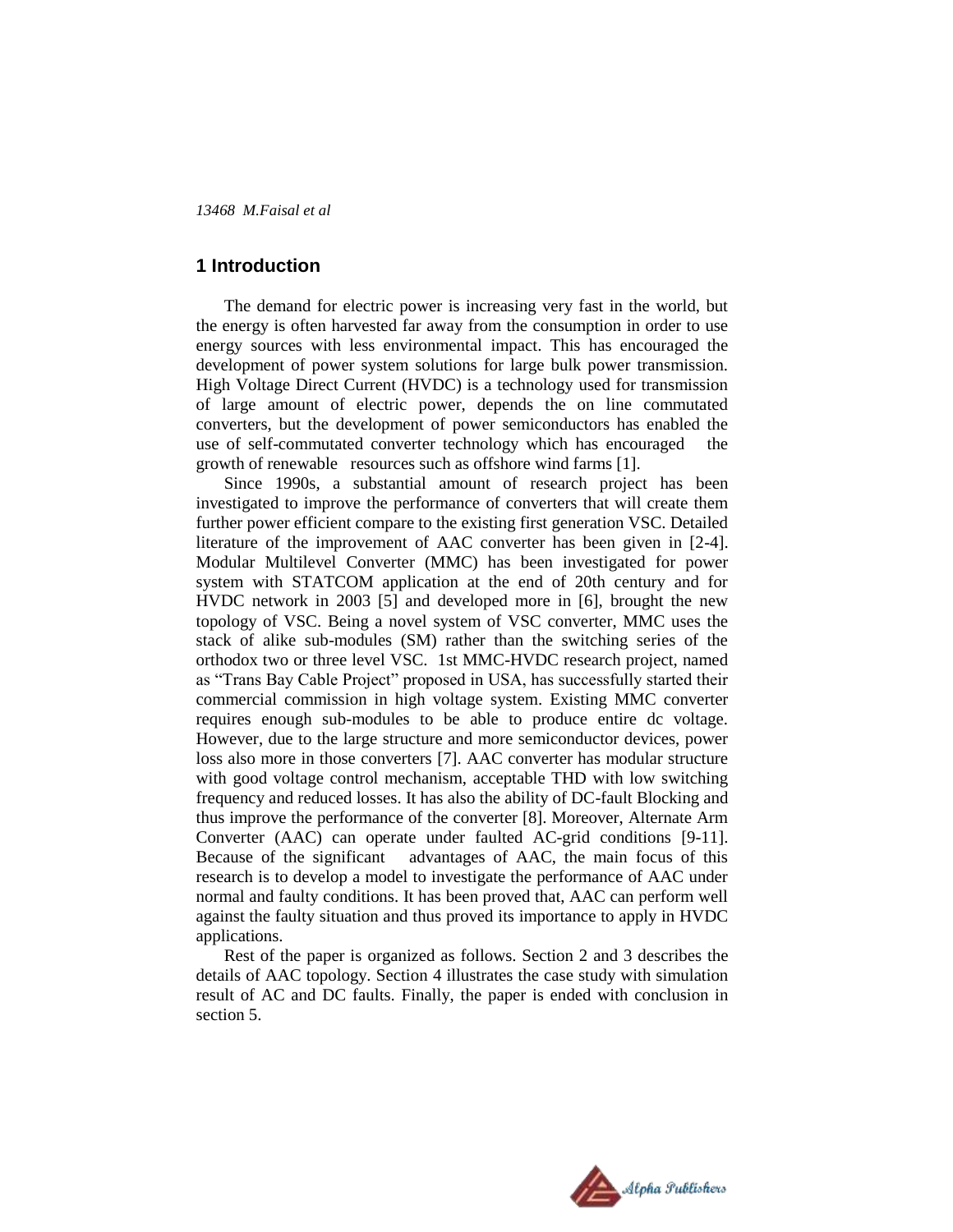*Fault Analysis of Hvdc Converter Based on Alternate Arm Converter Topology 13469*

# **2 Description of Proposed Topology**

 An Alternate Arm Converter (AAC) is proposed in [3], which is actually one type of a modular multilevel VSC. This converter is a hybrid topology that integrate the characteristics of both 2-level and multi- level converter. Figure 1 illustrates the proposed AAC where each phase-leg of the AAC consists of a positive (upper) and negative (lower) arm. Both arm of the converter includes a mass of H-bridge cells, a director switch and a little arm inductor. The director switch is formed from a series connected IGBTs. The key role of the director switch is to select the arm which can conduct the AC current. As H-bridge cells have been used in this converter, voltage developed by the stack of cells can be either optimistic or unenthusiastic, thus if required, the converter can shove its AC voltage higher than the DC terminal voltage. Peak voltage that each stack of cells of the converter has to yield equals the half of the DC bus voltage. The full bridge and half bridge cells are depicted in Figure 2. So, the objective of the proposed AAC is to decrease the number of cells, IGBT and hence the losses of the converter. AC-side of the AAC is connected with the wye-delta transformer and is set to minimize the DC circulating current.Therefore, the converter needs to operate so that the total amount of energy converted from the AC side equals the total amount of energy delivering to the DC side. To obtain this goal, the converter needs to be operated to maintain the zero net energy swap for the stacks over each half sequence.Energy exchange between the AC and DC side depends on the difference between the quantity of energy released from the AC side and entered to the DC-side.

$$
E_{ac} = \int_{0}^{T/2} V_{ac}(t) I_{ac}(t) dt
$$
 (1)

$$
E_{dc} = \int_{0}^{T/2} V_{dc} / 2.I_{ac}(t).dt
$$
 (2)

Now, by equating the total amount of both energies absorbed and energy release, an ideal operating point can be identified. It is mentionable here that, the magnitude of peak AC voltage is superior than half the DC bus voltage. It directs the converter to use the cells in the opposite direction.

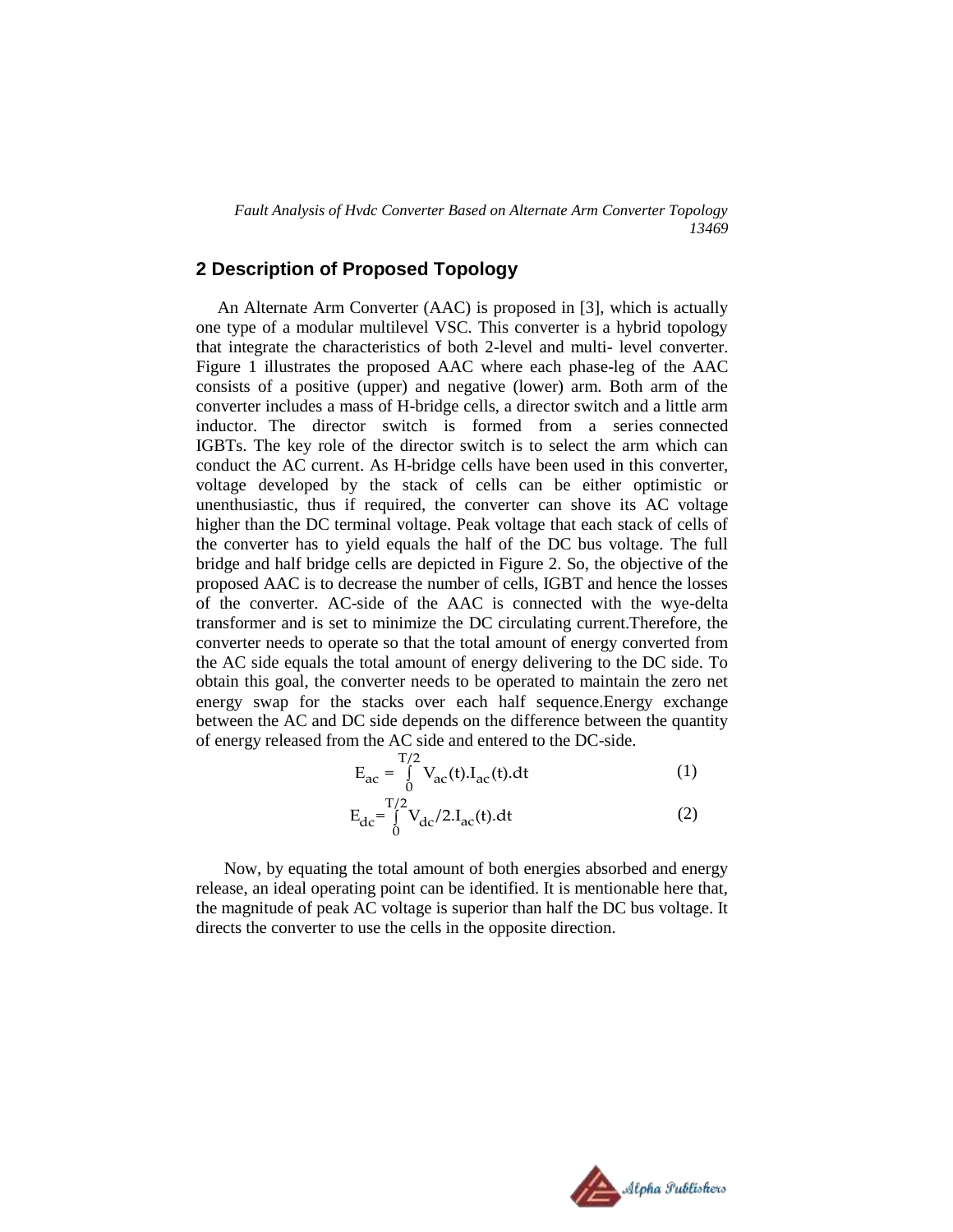



**Figure 1** Diagram for Alternate Arm Converter [3].





# **3 DC Fault Ride Through and STATCOM Operation**

When a significant DC voltage depression occurs or a complete short circuit takes place, then it is required for the converter to continue its operation. It can be observed if STATCOM provides voltage support to the AC system keeping the AC/DC power transmission mechanism disabled. The choice of operation of director switch can be depicted as

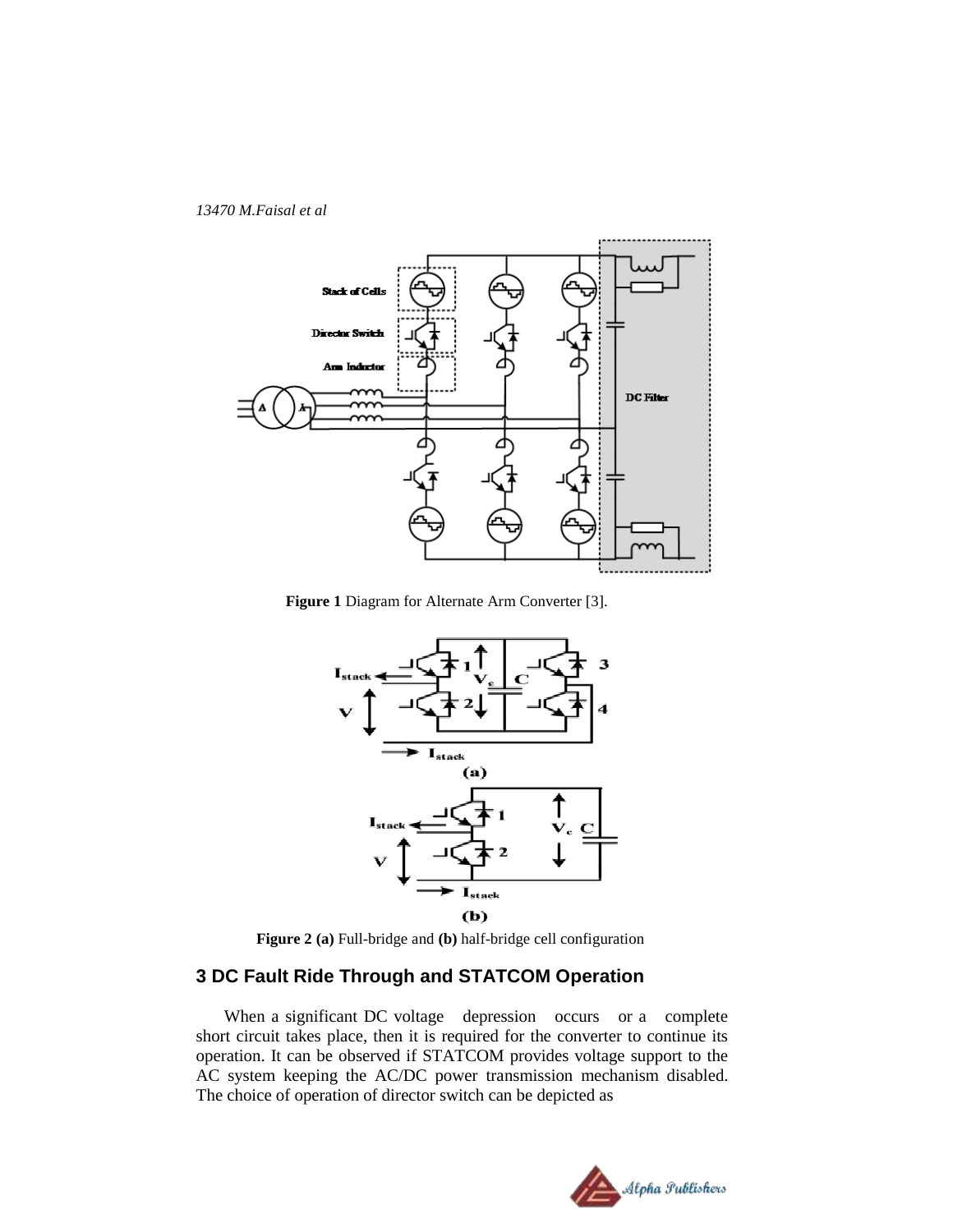*Fault Analysis of Hvdc Converter Based on Alternate Arm Converter Topology 13471*

shown in Figure 3. In AAC, during the DC side fault the operation may be of several types: one arm conducts per half cycle likewise the typical operation (A), one arm functions uninterruptedly (B) or two arms work together (C), and potentially improve the reactive power capability.



**Figure 3** Modes A, B and C of the AAC during DC-side fault

#### **4 Simulation Results**

#### *4.1 Case Setup*

Two separated electrical networks are planned to be connected with an HVDC-link between them in order to increase the flexibility and enable the trading with electricity. The model used in this study is depicted in Figure 4. At the prospective location of the interconnection, the two grids are separated by a 300 km wide ocean bay. In order to settle the procedure of this AAC, a Simulink representation has been developed in MATLAB Simulink environment. The key parameters of the developed model are summarized in Table 1.



**Figure 4** HVDC System based on AAC Converter

#### *4.2 Performance under Normal Condition*

The HVDC AAC model simulation under normal condition is performed initially to compare with the result when it operates under faulty condition. Simulation results under normal condition are depicted in Figure 5.

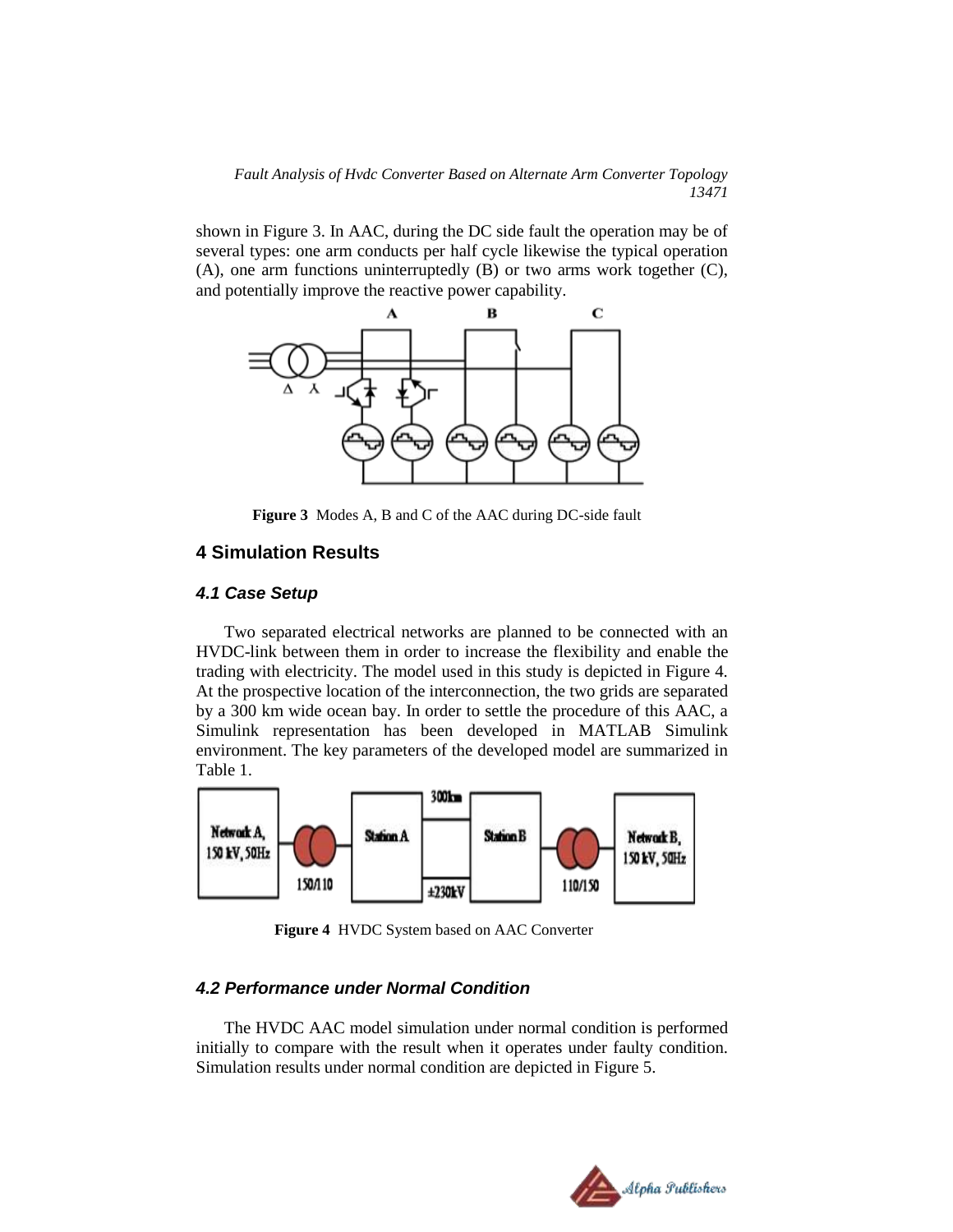| N <sub>o</sub> | Corresponding values of system components |                   |
|----------------|-------------------------------------------|-------------------|
|                | Characteristics                           | values            |
| $\mathbf{1}$   | <b>Active and Reactive</b><br>Power       | 5 MW and 20 MVAR  |
| 2              | De Bus Voltage                            | 230 kV            |
| 3              | Grid side AC voltage                      | 110 kV            |
| 4              | Converter side AC<br>voltage              | 150 kV            |
| 5              | Arm Inductance, Cell<br>Capacitor         | $0.5$ mH, $4$ mF  |
| 6              | Inductor, Capacitor                       | 6 mH, 1.68 mF     |
|                | <b>DC</b> Filter Resistor                 | $2.66 \Omega$     |
| 8              | Stacks, Direct<br>Switches                | 6 cells, 6 IGBT's |

**Table 1** Selected variable parameters and levels

From the simulation we observed following points:

i.The converter output shows that, the dc voltage and the current are stable.

- Within the same time period, the inverter side AC voltage and the inverter current also stable as there is no fault. Although there is some initial fluctuation, no significant deviation of voltage and current have been observed.
- ii.From the FFT analysis of inverter current it shows that, the current is high quality with low THD (3.51%).

iii.The initial fluctuation of the DC grid voltage, dc current and inverter current

 have been restored and stabilized in the original value within a short period

of about 0.2s while charging the capacitors.

iv.The initial fluctuation of the DC grid voltage, dc current and inverter current

have been restored and stabilized in the original value within a short period of about 0.2s while charging the capacitors.



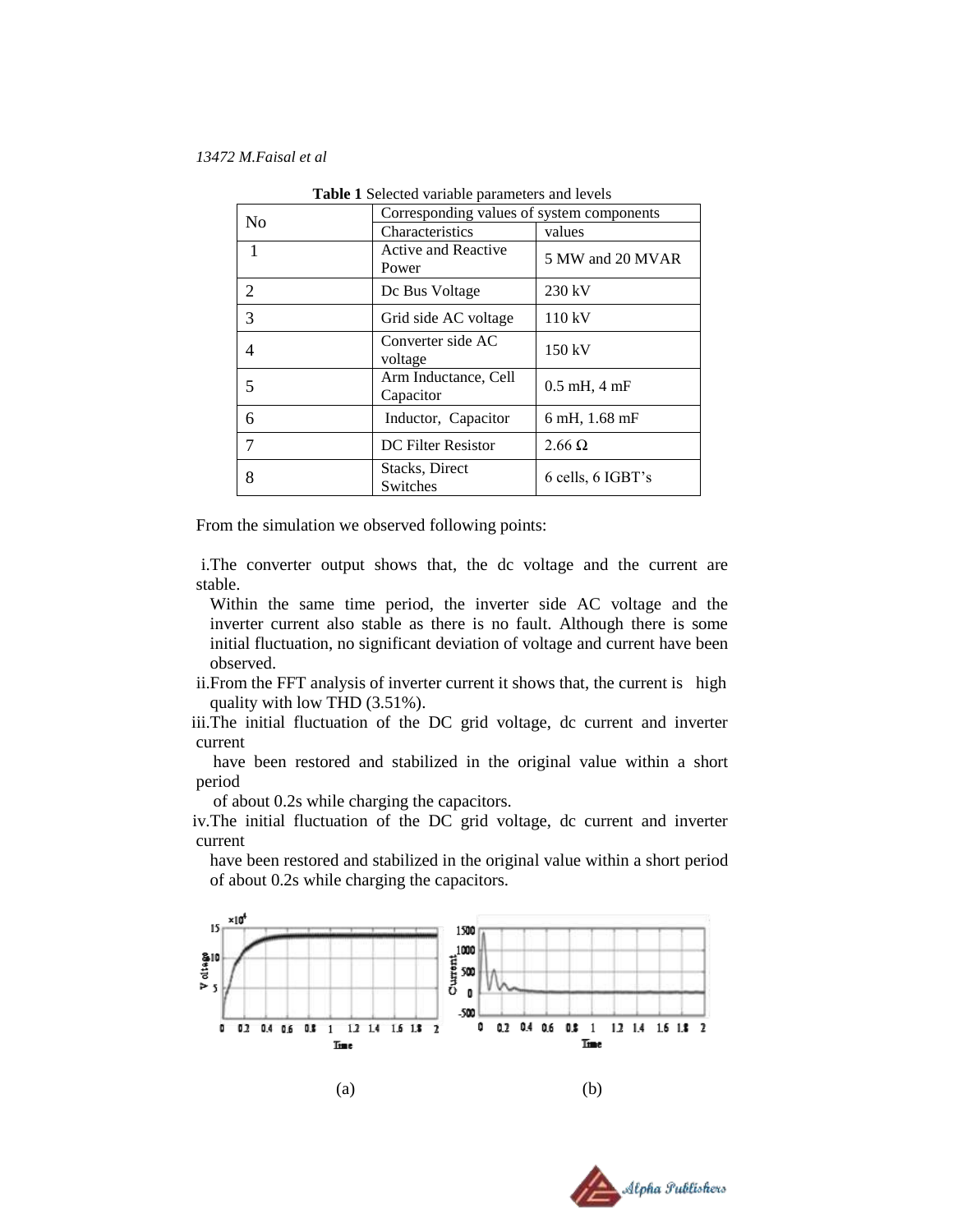*Fault Analysis of Hvdc Converter Based on Alternate Arm Converter Topology 13473*



**Figure 5** AAC Simulation Under Normal Condition. **(a)** DC Grid Voltage **(b)** DC Current **(c)** Inverter side ac Voltage **(d)** Inverter side AC current **(e)** FFT analysis of inverter side current.

#### *4.3 Performance under DC Fault*

To observe the ability of dc fault blocking capability a DC pole to ground fault is applied between 0.6s to 0.9s. The simulation results under this condition are plotted in Figure 6.

From the simulation following points have been observed:

i. When DC voltage collapse to zero a current spike formed to discharge the DC bus capacitor. During the fault time within 0.6 to 0.9s, the dc voltage deviated, and the dc current also shows some fluctuation till the fault clears. The dc voltage and current also returned to their original position after the fault time.

ii. During the fault time, DC filter behaves like RLC circuit with precharged Capacitor & inductor.

iii. However, during dc voltage collapse, active power transfer is set to zero. Hence, AAC inject reactive power to support the AC grid acting as STATCOM. Therefore, the inverter voltage has no change, although there is some fluctuation in the inverter side ac current. As the fault has been cleared at 0.9s, the inverter current also restored by this time.

iv. When DC fault is cleared, AAC has resumed its normal operation instantly. Overall, during the fault time, the dc voltage and current have some distortion, however, the inverter voltage shows constant voltage.

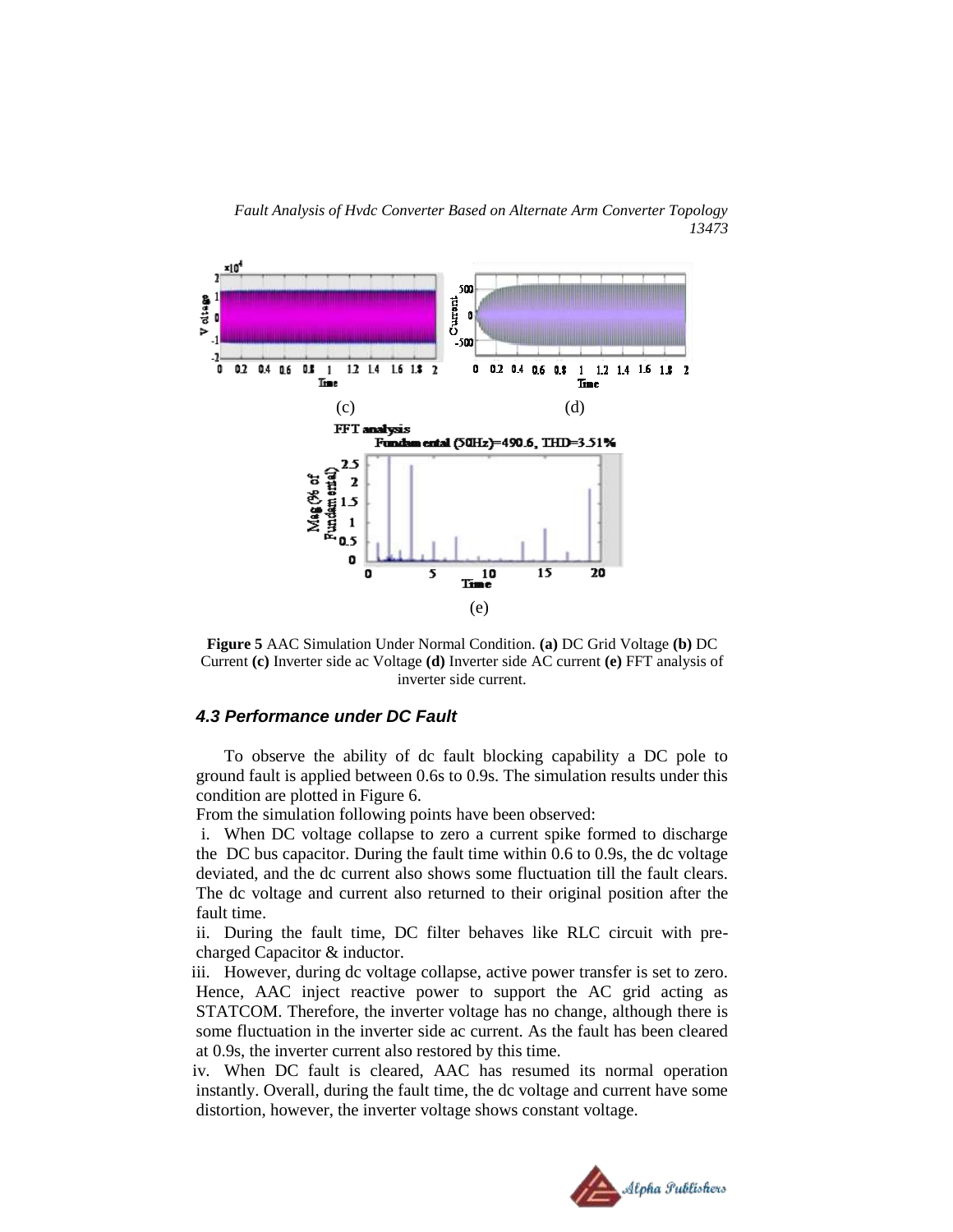

**Figure 6** 5 MW AAC simulation Under DC Fault between 0.6s to 0.9s. **(a)** DC Grid Voltage **(b)** DC Current **(c)** Inverter Side AC Voltage **(d)** Inverter Side AC Current.

Ref [2] analysed the dc fault blocking capability with 9 stack cells and 9 IGBT's. Obtained results showed that the voltage was fluctuated from the rated 10kV and the inverter side current also shows ripple. In this research, a new topology is proposed with 6 IGBT's and 6 cells which shows stable output voltage of 20kV and quick recover capability of inverter side current after 0.9s. During normal operation of the proposed topology, the dc voltage had no fluctuation and the dc current also stable. However, during the fault conditions, when the fault occurs, the dc voltage drops suddenly and again it reaches its original position after the fault clearance. The dc current shows sudden increase in this time, though it regains its original position swiftly.

#### *4.4 Performance under AC Fault*

To observe AAC under ac fault condition a three phase to ground fault is applied between 0.6s to 0.9s. Obtained results under AC faults are shown in Figure 7.From the simulation we observed following points:

i. AAC performs well during symmetrical three phase fault as the voltage and current output of inverter restored swiftly after the fault is cleared. In this case, the dc voltage and the current show the similar performance likewise under normal condition. Hence, no change in the output waveform as the fault is in AC side.

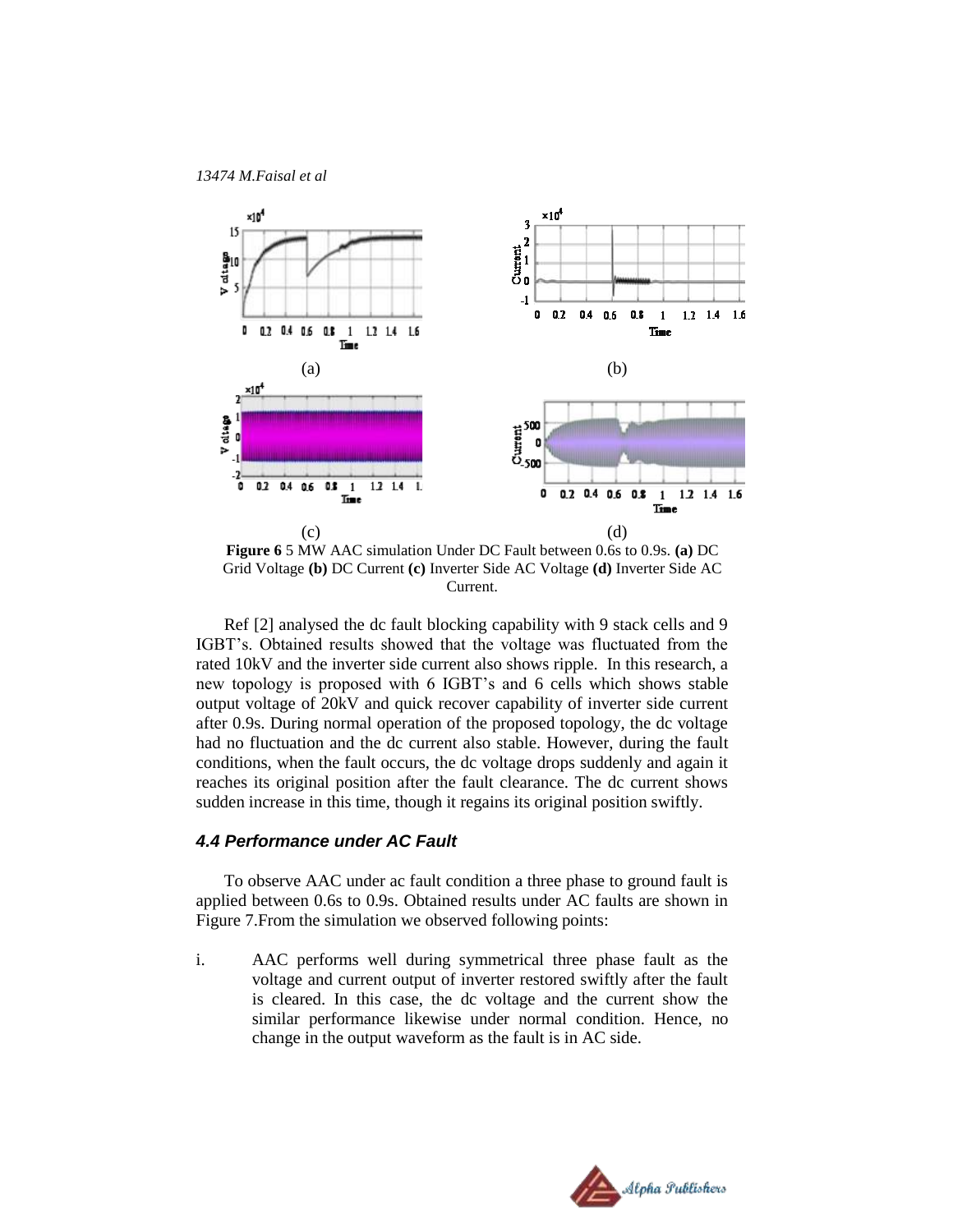



**Figure 7** 5 MW AAC simulation Under Three phase AC Ground Fault Between 0.6s to 0.9s. **(a)** DC Grid Voltage **(b)** DC Current **(c)** Inverter Side AC Voltage **(d)** Inverter Side AC Current.

ii. The AC voltage has turned to zero within the fault time 0.6 to 0.9s. Again, it has been restored after this period. The inverter current also shows slight deviation during this time. However, it has also returned to the desired value after the fault is cleared. Overall, the robustness of the proposed topology is proved during the faulty conditions of the converter.

The analysis proved that; the ac fault has no influence on the DC side like we have observed under the dc fault conditions. Hence, the dc voltage and current shows similar response as it showed on normal operation. However, the inverter side AC voltage has been reduced to zero volts when the fault occurs and again it has reached at 20kV after the fault clearance at 0.9s. It means, the dc faults and ac faults have the effect on dc and ac side, respectively, keeping the other side unaffected, which proves the robustness of the proposed converter.

# **5 Conclusion**

In this research performance of AAC has been observed to prove its application in HVDC transmission line. For this purpose, the converter performance has been evaluated under faulty conditions. Both DC and AC

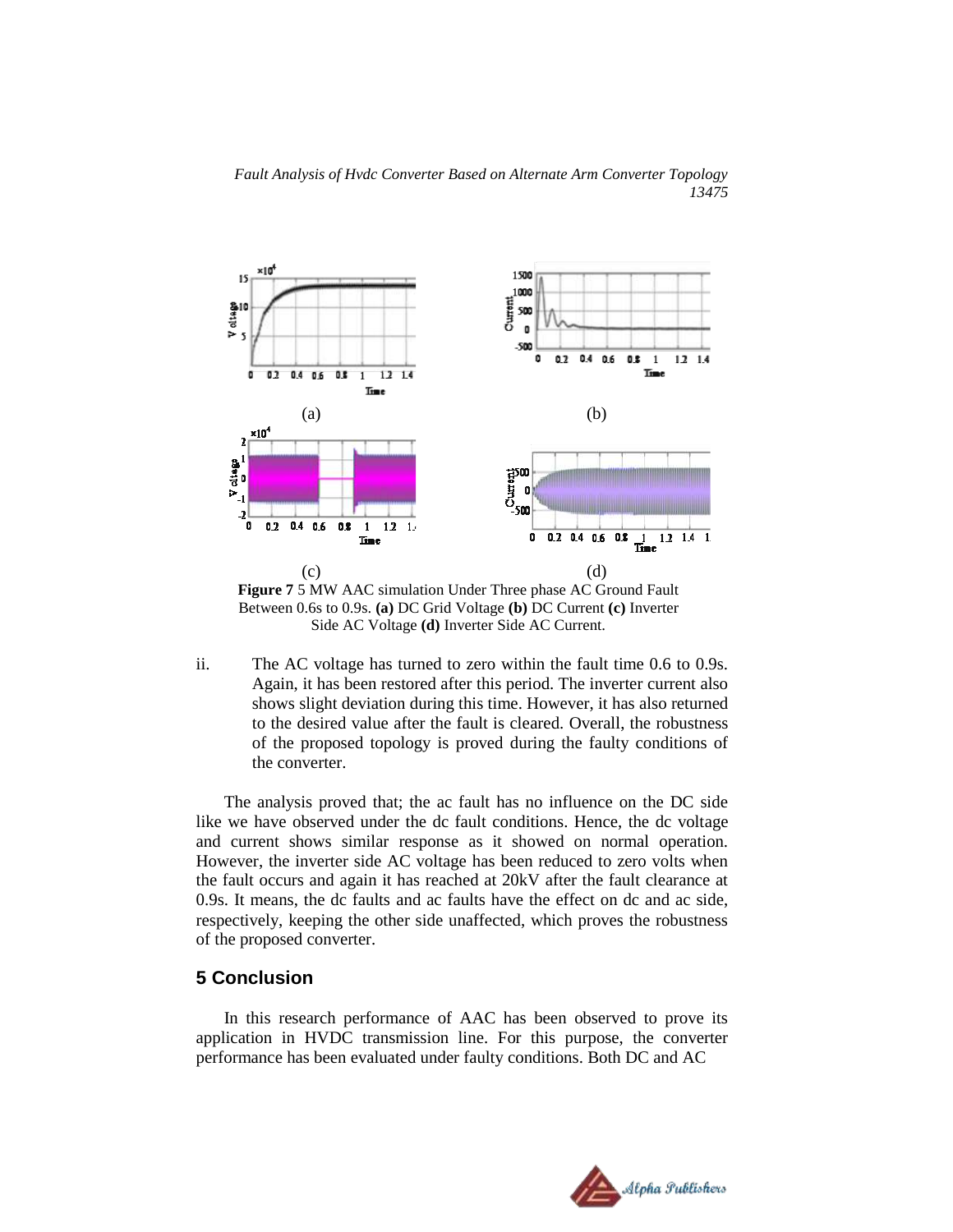faults have been observed in this study. Obtained results reveal that, the converter performs satisfactorily under faulty situations. Therefore, the significant contribution of this research is to prove the robustness of AAC converter against the faulty conditions. Director switch of the AAC converter reduces the number of sub-modules, therefore, the total number of diodes reduced compare to existing MMC converter. Subsequently, the total loss also reduced. The future scope of this research is the application of AAC for the large scale power system in domestic and industrial applications.

#### **Acknowledgments**

 The authors acknowledge the financial support provided by Universiti Tenaga Nasional under the grant code J510050819 and 20180101YCU/15.

#### **References**

- [1]M. A. Perez., S. Bernet., J. Rodriguez., S. Kouro., R. Lizana., "Circuit Topologies, Modeling, Control Schemes, and Applications of Modular Multilevel Converters", IEEE Transactions on Power Electronics, Vol. 30, no. 1, pp. 4–17, 2015.
- [2]M. M. C. Merlin., T. C. Green., P. D. Mitcheson., D. R. Trainer., R. Critchley., W. Crookes., F. Hassan., "The Alternate Arm Converter : A New Hybrid Multilevel Converter with DC-Fault Blocking Capability", IEEE Transactions on Power Delivery, Vol.29, no.1, pp.310–317, 2014.
- [3] E. C. Mathew and A. Shukla, "Modulation, Control and Capacitor Voltage Balancing of Alternate Arm Modular Multilevel Converter with DC Fault Blocking Capability", IEEE Applied Power Electronics Conference and Exposition (APEC), 2014.
- [4] A. Nami., J. Liang., F. Dijkhuizen., G. Demetriades., "Modular Multilevel Converter for HVDC Applications: Review on Converter Cells and Functionalities", IEEE Transactions on Power Electronics, Vol. 30, no.1, pp.18-36, 2015.
- [5] R. Li., J.E. Fletcher., "A novel MMC control scheme to increase the DC voltage in HVDC transmission systems", Electrical Power Systems Research, Vol.143, pp.544–553, 2017.
- [6] P. Hu., D. Jiang., Y. Zhou., J. Guo., Z. Lin., Y. Liang., "Modulation and control of a new alternate arm multilevel converter for high-voltage direct current system with direct current fault ride through capability", International Transactions on Electrical Energy Systems, Vol.24, no.7, pp. 1017–1033, 2014.
- [7] V. Najmi., R. Burgos., D. Boroyevich., "Design and Control of Modular Multilevel Alternate Arm Converter (AAC) with Zero Current Switching of Director Switches", IEEE Energy Conversion Congress and Exposition (ECCE), 2015.

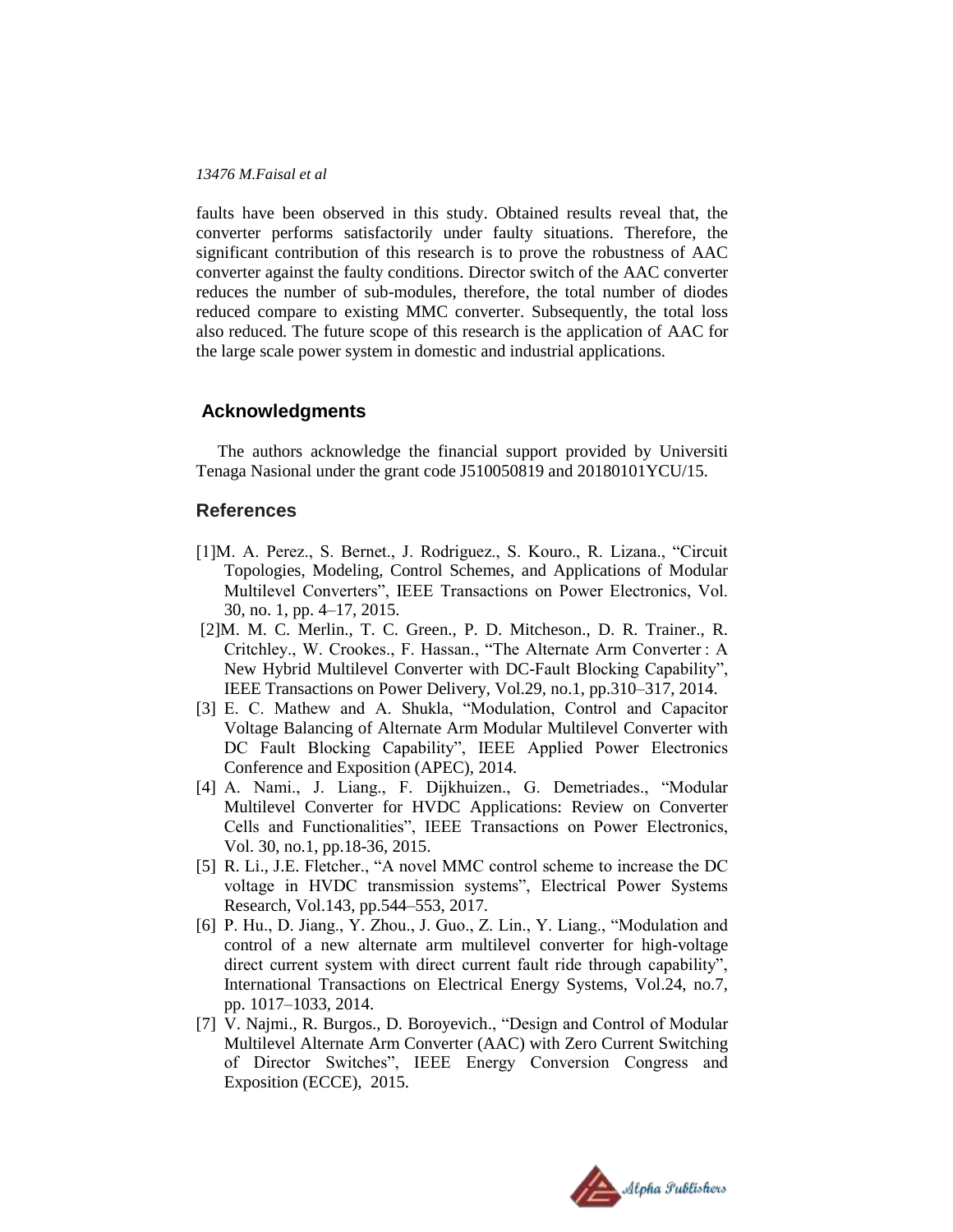*Fault Analysis of Hvdc Converter Based on Alternate Arm Converter Topology 13477*

- [8]E.M. Farr., R. Feldman., A.J. Watson., R.P. Burgos., J.C. Clare., P.W. Wheeler., D. Boroyevich., "Alternate Arm Converter (AAC) operation under faulted AC Grid Conditions" , 7th IET International Conference on Power Electronics, Machines and Drives (PEMD), 2014.
- [9]U. N. Gnanarathna., A. M. Gole., R. P. Jayasinghe., "Efficient modeling of modular multilevel HVDC converters (MMC) on electromagnetic transient simulation programs", IEEE Transactions on Power Delivery, Vol.26, no.1, pp.316-324, 2011.
- [10]H. R. Wickramasinghe., G. Konstantinou., J. Pou., "Comparison of bipolar sub-modules for the alternate arm converter", Electrical Power System Research., Vol.146, pp.115–123, 2017.
- [11]G. Minyuan., X. Zheng., T. Qingrui., P. Weiyong., "Nearest level modulation for modular multilevel converters in HVDC transmission", Automation of Electric Power Systems, Vol.34, no.2, pp.48-52, 2010.

## **Biographies**



**M.Faisal,** Department of Electrical Power Engineering, Universiti Tenaga Nasional, Jalan IKRAM-UNITEN, Kajang, Selangor, Malaysia.



**J.Das,** Department of Electrical & Electronic Engineering, International Islamic University Chittagong (IIUC), Chittagong, Bangladesh